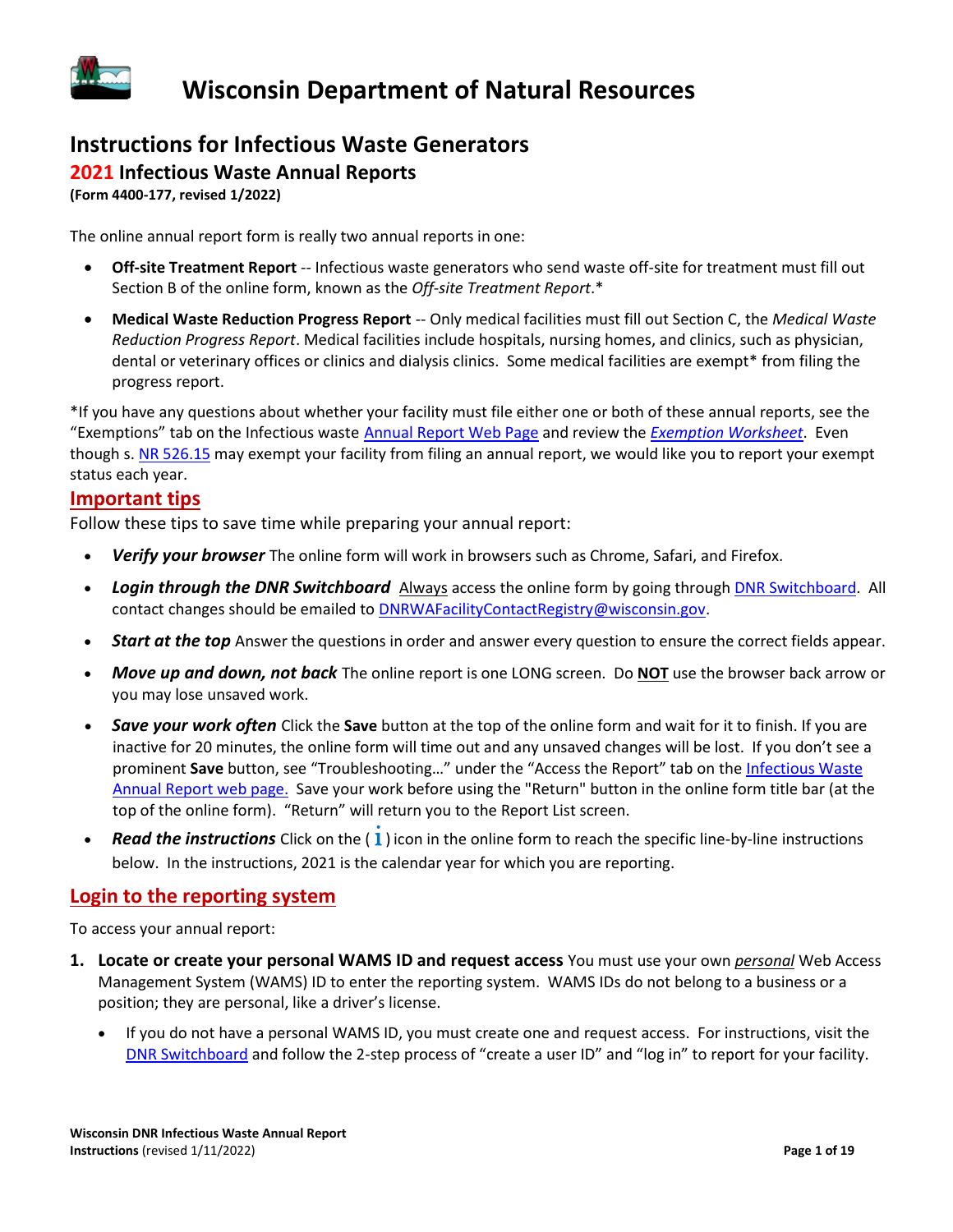- If you have a WAMS ID but have forgotten it, do not create another one. Visit the **DNR Switchboard Help** webpage for details on account recovery.
- If you already have a WAMS ID and have registered it with DNR Switchboard, go to step 2.
- **2. Login to the report** by clicking the blue "Log in" button at the [DNR Switchboard.](https://dnr.wi.gov/topic/Switchboard/) Select "My Facilities & Roles" in the upper right corner of the screen. Select the appropriate facility under "Site Name." Select the blue "Infectious Waste (IW) Annual Report" button to land on the Report List screen.

**\*\*\*For those that file reports for multiple facilities:** To navigate to a different facility, select the "MyFacility(s)" link in the upper left corner of the Report List Screen (see below).



## **Access the report**

On the Report List screen, click on the row that starts with the date of the Reporting Year. **Wait for the row to turn blue**. Then click NEXT. Wait for your infectious waste annual report to load.

## **SECTION A: GENERATOR INFORMATION**

#### **Generator Type**

**Select your facility's generator type(s)** You must first select all generator types (activities) that apply to this facility location. You must select at least one generator type. If a type does not apply, leave it unchecked.

- *Hospital or surgery center* is defined i[n s. 50.33\(2\)\(a\)-\(c\), Stats.](https://docs.legis.wisconsin.gov/statutes/statutes/50/II/33/2), "Hospital" includes ambulatory surgery centers. (This generator type does not include oral surgery centers)
- *Nursing home* is defined i[n s. 50.01\(3\), Stats](https://docs.legis.wisconsin.gov/statutes/statutes/50/I/01/3). "Nursing home" includes any assisted-living situations, CBRFs and group homes that meet the statutory definition in s. 50.01(3).
- *Clinic* is defined i[n s. 287.07\(7\)\(c\)1.a., Stats](https://docs.legis.wisconsin.gov/statutes/statutes/287/II/07/7/c/1/a). "Clinic" includes single doctor's offices, larger clinics and health services serving large corporations or public institutions (schools, colleges, prisons, etc.). Three special types of clinics are listed on the form: **dental clinics** (including oral surgery centers), **veterinary clinics**, and **dialysis clinics**. All other clinics are **physician clinics**.
- *Clinical laboratory* is any laboratory that generates microbiological laboratory waste, which is defined in s. NR [500.03\(147\), Wis. Adm. Code.](http://docs.legis.wisconsin.gov/code/admin_code/nr/500/500/03/147) "Clinical laboratory" includes both stand-alone laboratories and laboratories within medical facilities. Stand-alone clinical laboratories are not subject to medical waste reduction planning requirements.
- *Other* is any non-household generator of infectious waste that does not fit in the generator types listed above. **--**"**Other**" includes but is not limited to public health agencies, blood collection centers, in-patient hospice programs, research institutions, funeral homes, morgues, coroner's offices, and home health care providers who remove and manage infectious waste from homes.

**--**"**Other**" also includes a manifesting group (two or more infectious waste generators reporting together),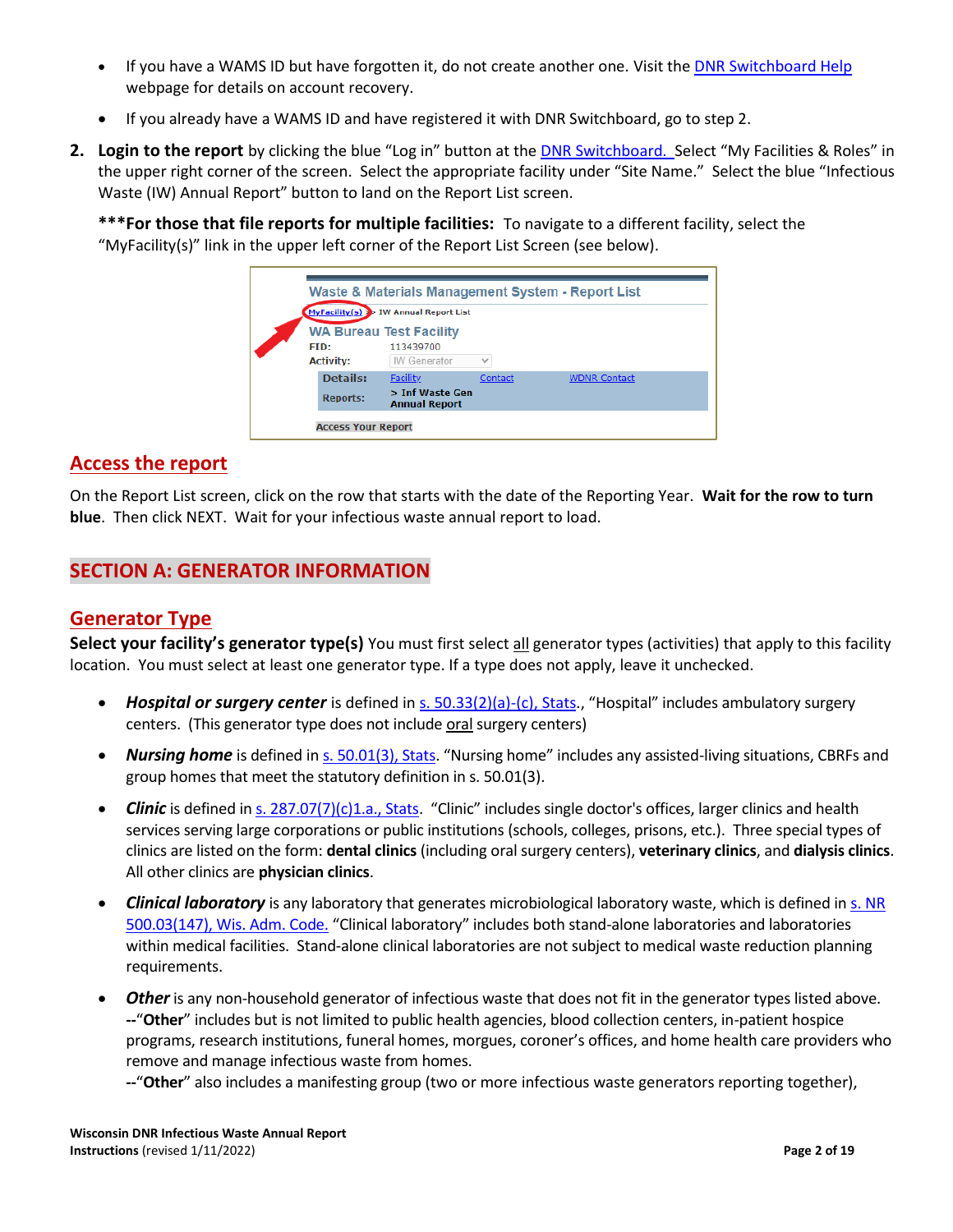when no other generator type applies. For more information about manifesting groups, see *[Infectious waste](http://dnr.wi.gov/files/PDF/pubs/wa/wa1819.pdf)  [generators, owners and manifesting groups](http://dnr.wi.gov/files/PDF/pubs/wa/wa1819.pdf)* (DNR publication WA1819) an[d Appendix 1](#page-15-0) of these instructions.

**--**"**Other**" does not include sharps collection stations because they are storage facilities, not generator facilities.

If you select more than one generator type, you will see this message: You checked more than one generator type. In the box to the right, select the one that generated the most infectious waste. Open the dropdown box and select the type

which generates the most infectious waste. Only the generator types you previously checked will be available to choose in the dropdown box. Note: Only "medical facilities" (defined as hospitals, clinics, and nursing homes, in [s. NR 500.03\(142\), Stats.\)](http://docs.legis.wisconsin.gov/code/admin_code/nr/500/500/03/142) complete the Medical Waste Reduction Progress Report (Section C of the online report). If you are not a hospital, clinic or nursing home, Section C will not appear in your online form.

## **Facility Information for 2021**

This part of the form asks for information about your facility's owner, tax ID and facility name. Knowing the owner's Tax ID number makes it possible for two or more owners of infectious waste located at a single facility to submit annual reports for the same calendar year, and it enables DNR to update data for related facilities more easily. See Sidebar or the publication *[Infectious waste generators, owners and manifesting](http://dnr.wi.gov/files/PDF/pubs/wa/WA1819.pdf)  [groups](http://dnr.wi.gov/files/PDF/pubs/wa/WA1819.pdf)* (DNR publication WA1819)*.*

#### **IW Owner during 2021**

**IW Owner's Tax ID Number under which you are filing this 2021 annual report.** Enter the 7 or 9 digit Tax ID number (FEIN), without spaces or dashes, of the reporting IW owner. This number is not the same as your FID (facility ID). If you enter the FID as the Tax ID, the report will not validate.

**If the Tax ID Number had more than one IW Owner Name associated with it during 2021, please report the last one used that year.** Enter the legal name of the IW Owner, exactly as it appeared on the Tax ID Number form during the Reporting Year.

**Did the IW Owner generate infectious waste at this location during the entire calendar year of 2021, that is, from January 1 to December 31?** If IW Owner for whom you are reporting generated infectious waste during the *whole* year, answer **Yes**. Otherwise, answer **No**. If you answer **No**, you must answer these questions:



Infectious waste generators are differentiated by both location **and** ownership. For purposes of annual reporting, the DNR uses the Tax ID number as the basis for ownership. Terms are defined as follows:

**Tax ID Number** means the federal employer identification number (EIN) (also known as "FEIN"). Generally, businesses need a new EIN when their ownership or structure has changed. For more information, see the IRS web page "[Do you need a new](https://www.irs.gov/businesses/small-businesses-self-employed/do-you-need-a-new-ein)  [EIN](https://www.irs.gov/businesses/small-businesses-self-employed/do-you-need-a-new-ein)?"

**IW Owner\*** means the party under whose tax ID number a business or institution generates infectious waste as part of its operations.

**IW Owner's Name** means the legal name of the IW Owner, exactly as it is (or was) shown on its Tax ID during the portion of the calendar year for which that owner is reporting. Changing the owner's *name* is not considered a change in ownership unless the Tax ID number *also* changes.

#### **The IW Owner:**

- Is the direct owner (i.e., lowest level owner) which operates a business or institution that generates infectious waste.
- *Is not* a holding company, a joint ownership, a higher level owner, a brand or any other corporate affiliation.
- *Is not* a subcontractor who manages operations on behalf of the business or institution which holds the Tax ID number.
- May be (but is not necessarily) the same as the owner of the *property*.
- Should be well-known to your organization's accounting department. If you don't know, ask them.

When ownership changes (based on a change in the Tax ID number), the DNR will create a separate annual report for the same location during the same year. This is true even if the facility's name and contacts have stayed the same. **Please inform the DNR of any changes in facility name, ownership, or contacts immediately after the change has occurred.** The Primary Contact, in particular, must have a valid and current email address for us to communicate with your facility.

\* If you have any questions about ownership, please contact [DNRMedicalWaste@wisconsin.gov.](mailto:DNRMedicalwaste@wisconsin.gov)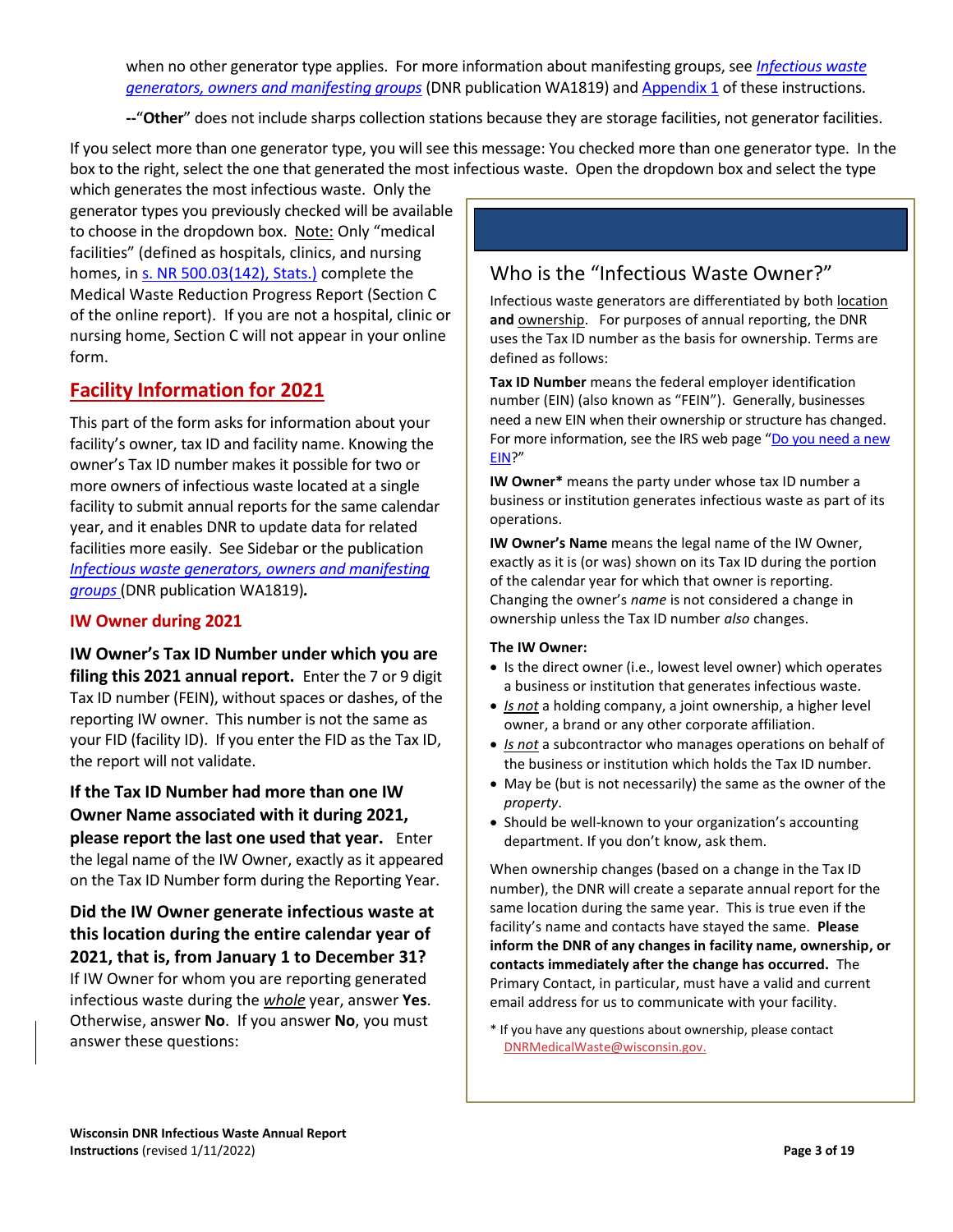**During 2021, what was the first date on which this IW Owner generated infectious waste at this location?**  If this IW Owner continued operations from 2020 into 2021, enter "01/01/2021" (MM/DD/YYYY).

**During 2021, what was the last date on which this IW Owner generated infectious waste at this location?**  If this IW Owner operated through the end of the reporting year, enter "12/31/2021" (MM/DD/YYYY).

#### *Examples:*

1) A facility was operating in 2020 and into 2021. On March 15, 2021, it was sold to another party, changed its Tax ID number and/or closed. For Reporting Year 2021, its first date is 01/01/2021 and its last date is 03/15/2021. 2) A facility opened or changed its Tax ID number on July 1, 2021 and continued operating into 2022. For the owner during the last part of the year, its first date is 07/01/2021 and its last date is 12/31/2021.

#### **Facility Name during 2021**

**Did the name under which your facility conducted business change during 2021?** If you answer **Yes**, three questions will appear. You must answer these questions:

**On what date did the facility's name change? (MM/DD/YYYY)** This date must be during the Reporting Year. If you are unsure of the exact date but know the month, you may enter the month and "01" for the day, MM/01/2021. *Example:* if the name changed during May 2021, enter 05/01/2021.

**What did the facility name change from?** Enter the name of the facility as it was on the first operating day in the Reporting Year.

**What did the facility name change to?** Enter the name of the facility as it was on the last operating day in the Reporting Year.

#### **Contact Information**

- **Information for all contacts must be changed or updated by sending an email to [DNRWAFacilityContactRegistry@wisconsin.gov.](file://///dnr/programs/WA/WA_FILES/MEDICAL%20WASTE/Annual%20reports/2020%20IW%20annual%20reports/DNRWAFacilityContactRegistry@wisconsin.gov)**
- **Primary Contact -** the primary person to contact to complete the infectious waste annual report and who will receive instructions on how to get a WAMS ID for access to the annual report
- **Billing Contact -** person to receive an invoice and submit payment once report is submitted. Primary contact will automatically receive the invoice as well.
- **Secondary Contacts -** while there can only be one Primary Contact, we encourage all facilities to have at least one Secondary Contact in case the Primary Contact leaves or is unavailable. Secondary contacts do not display in the annual report form.

#### **Note that:**

- Start date is the date this person started being the contact for the annual report, not necessarily the date they started working at the facility.
- All contacts must be a person and cannot be listed as something general such as "facility manager" or "accounts payable.

## **SECTION B QUALIFIER**

Your answers to the "Section B Qualifier" questions will determine whether or not you are required to complete the Off-Site Treatment Report (Section B). And, if you are part of a manifesting group,\* the Section B Qualifier questions will determine who will fill out Section B on behalf of the group.

\* A "manifesting group" is a group of infectious waste generators, all in the same physical location, who, together as a group, send infectious waste offsite to a treatment facility or medical waste incinerator.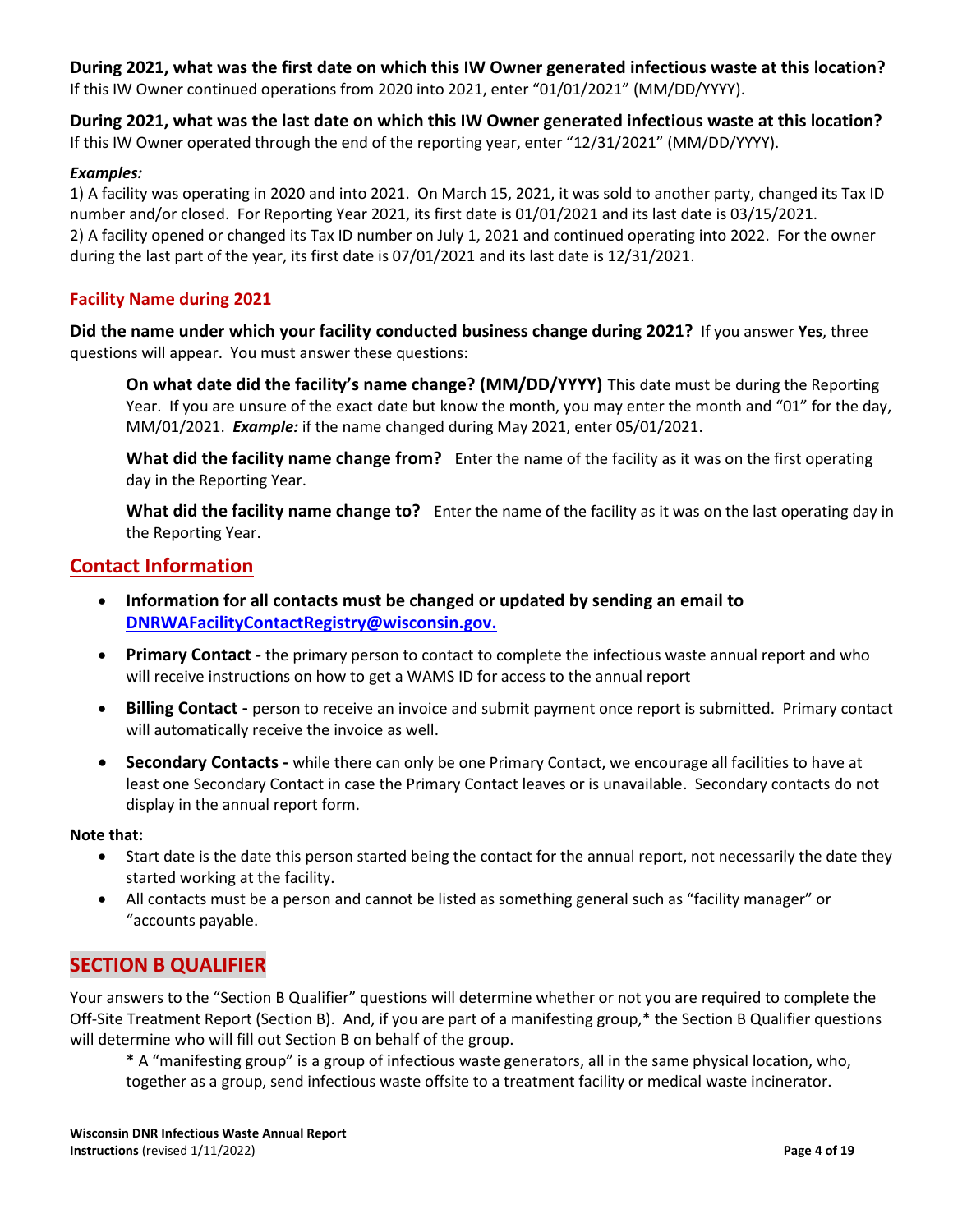If you think you may be part of a manifesting group, review *[Infectious waste generators, owners and manifesting groups](http://dnr.wi.gov/files/PDF/pubs/wa/wa1819.pdf)* (publication WA1819) and  $\Delta$ ppendix 1 of these instructions.

**ANSWER SECTION B QUESTIONS IN ORDER** or the report may not behave as described in these instructions.

#### **During 2021, were the infectious waste generators on this property ALL owned by the same IW Owner?**

In other words, during the reporting year, did all the generators operate under the same Tax ID number? ("IW Owner" is based on the Tax ID number, as described in the side bar on page 4.) (See *[Infectious waste generators, owners and](http://dnr.wi.gov/files/PDF/pubs/wa/WA1819.pdf)  [manifesting groups,](http://dnr.wi.gov/files/PDF/pubs/wa/WA1819.pdf)* DNR publication WA1819.)

If you answer **Yes** (all are under the same Tax ID number), the DNR considers the property to be a SINGLE infectious waste generator; it is not a 'manifesting group.' The following several questions will not appear in your report.

If you answer **No**, there was more than one IW Owner generating waste on this property, the next question will appear in your report.

## **During 2021, did the infectious waste generators on this property (separate IW Owners) manage their infectious waste together?**

If you answer **Yes**, the generators on this property who manage their wastes together are a 'manifesting group.' Members of a manifesting group may choose to file the Off-Site Treatment Report (Section B of the online form) together as a group, or they may file individual Off-Site Treatment Reports. Those not in the group must file their own annual reports, unless exempt from reporting. (Refer to *[Infectious waste](http://dnr.wi.gov/files/PDF/pubs/wa/wa1819.pdf)  [generators, owners and manifesting groups,](http://dnr.wi.gov/files/PDF/pubs/wa/wa1819.pdf)* DNR publication WA1819, for more information.) The following question will appear in your report.

If you answer **No**, each of the generators must file separate annual reports, unless exempt from reporting altogether. They are not a 'manifesting group.' The following question will not appear in your report.

#### **Are you filing the Off-Site Treatment Report (Section B)?**

Answer **Yes** if you are EITHER the member of the manifesting group who will file the report OR you are a member of the manifesting group that is choosing to report individually. Only the report preparer will certify the report when it is submitted.

Answer **No** if you are a member of the manifesting group who is not responsible for reporting. A message will appear: *Based on the answers you provided, your facility is exempt from completing the Off-Site Treatment Report (Section B of the online form).* The next question and Section B will not appear in your report. However, if your facility is a clinic, hospital or nursing home, you may still need to complete the Medical Waste Reduction Progress Report (Section C of the online form).

## **Did this IW Owner or this manifesting group transport or send away for treatment 50 pounds or more of infectious waste in one or more calendar months of the 2021 reporting year?**

Answer **Yes** if your facility (or your manifesting group) sent away 50 pounds or more of infectious waste in one or more calendar months of the reporting year. You must complete Section B.

**Note for manifesting groups:** Section B will appear in the online form for the person who sent a manifesting group's waste offsite for treatment. Section B will not appear for the other members of the manifesting group unless they choose to file individually. If you are not sure if you are in a manifesting group, see *[Infectious waste generators, owners and manifesting groups](http://dnr.wi.gov/files/PDF/pubs/wa/WA1819.pdf)* (publication WA1819).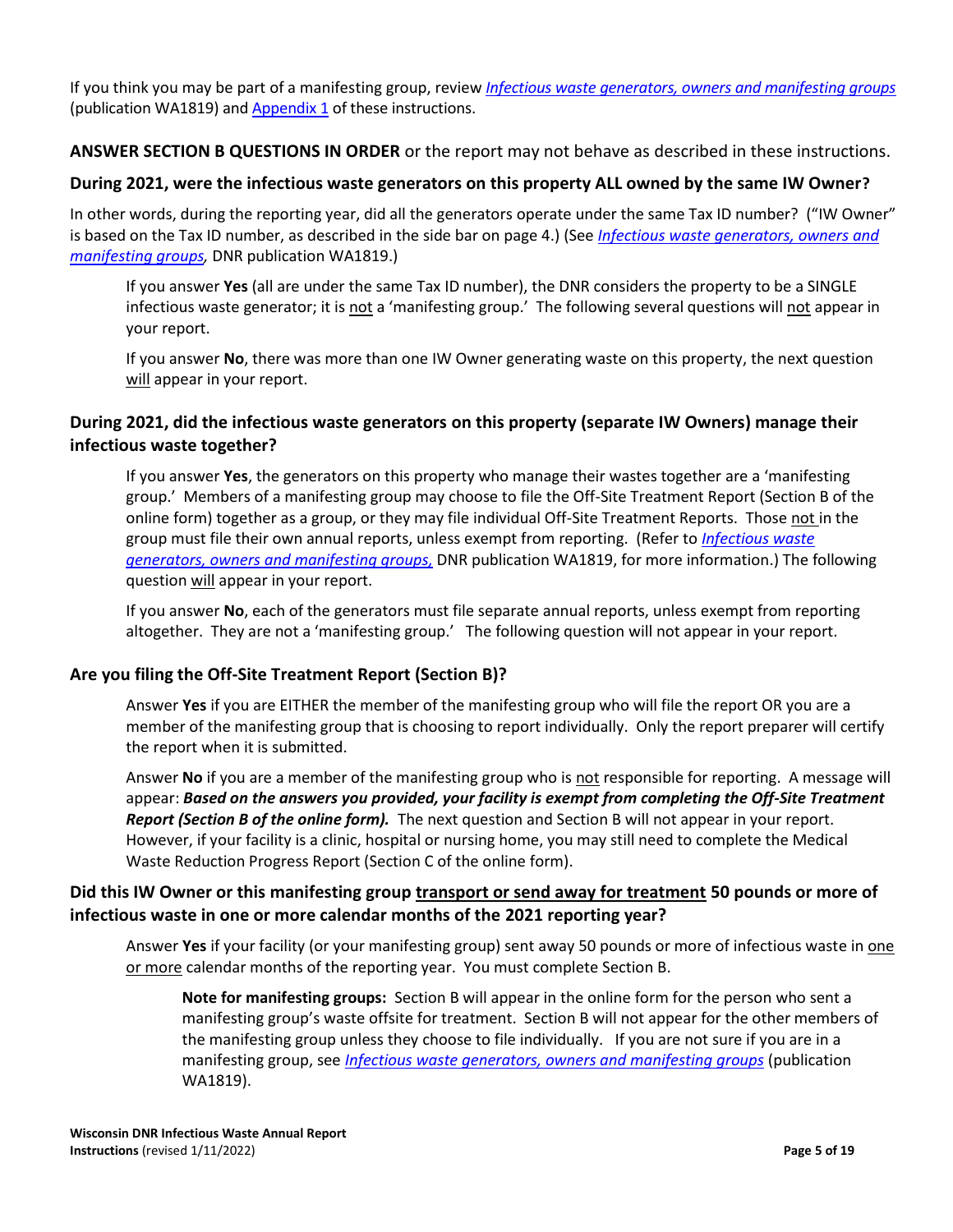Answer **No** if your facility (or your manifesting group) in every calendar month, you sent less than 50 pounds, total, for each month). A message will appear: *Based on the answers you provided, your facility is exempt from completing the Off-Site Treatment Report (Section B of the online form).*

## **SECTION B – OFF-SITE TREATMENT REPORT [s. NR 526.15](http://docs.legis.wisconsin.gov/code/admin_code/nr/500/526/II/15)**

## **Infectious Waste Activities**

All answers in this section are for infectious waste and must be entered in whole pounds rounded to the nearest whole pound. If you attempt to enter decimal points, you will get an error message of *"Invalid Number"* on the right.

*All generators:* Line 1 is only for infectious (biohazardous) waste regulated under chapter NR 526, Wisconsin Administrative Code. Although healthcare professionals sometimes use the term "hazardous waste" for infectious waste, the DNR reserves the term "hazardous waste" for waste that is regulated under the NR 600 series of administrative codes, also known as "RCRA hazardous waste." Do not report RCRA hazardous waste on Line 1. If you manage a waste that is BOTH infectious and chemically hazardous waste (that is, if you send that waste to a RCRA part C facility), do not report that waste in Line 1. If your facility must file a RCRA hazardous waste annual report, you would report it on the RCRA hazardous waste annual report instead.

*Manifesting groups:* The lead member of the manifesting group should put the amount of its own waste (if any) on Line 1, and put amount generated by the other members of the manifesting group on Line 2. If the lead member of the manifesting group does not generate any infectious waste, enter zero in Lines 1a, 1b and 1c.

**LINE 1a: Generated on-site and sent to infectious waste treatment facilities or medical waste incinerators** Enter the number of whole pounds that your facility sent away to be treated elsewhere.

**LINE 1b: Generated on-site and treated on-site** Enter the number of whole pounds of your facility's waste that it disinfected onsite. (Note that sharps and human tissue have requirements for treatment *in addition to* disinfection. Se[e s. NR 526.11](http://docs.legis.wisconsin.gov/code/admin_code/nr/500/526/II/11) and [s. NR 526.12,](http://docs.legis.wisconsin.gov/code/admin_code/nr/500/526/II/12) Wis. Adm. Code.)

**LINE 1c: Generated on-site and drain disposed (sewered)** Enter the number of whole pounds of your facility's liquid waste that was disposed of down the drain. It is not necessary to weigh the liquid infectious waste; you may estimate the amounts as described in [Appendix](#page-18-0) 2 of these instructions. **Do** report bulk blood and body fluids, such as whole blood, blood components and suction waste from surgery. **Do not** report solutions used to rinse or disinfect equipment. **Do not** report human waste (urine and feces).

**LINE 1: TOTAL AMOUNT GENERATED ON-SITE** This amount is calculated for you and is the sum of the first three lines.

**LINE 2: ACCEPTED FROM OTHER GENERATORS** Enter the number of whole pounds accepted from other generators. *Manifesting groups:* See note above the instruction for Line 1a, above.

**LINE 3: TOTAL AMOUNT GENERATED OR ACCEPTED** This amount is calculated for you. It is the sum of Line 1 and Line 2.

**LINE 4: DISINFECTED ON-SITE. Equals Line 1b plus Line 1c.** This amount is calculated for you. It is equal to the sum of Line 1b and Line 1c.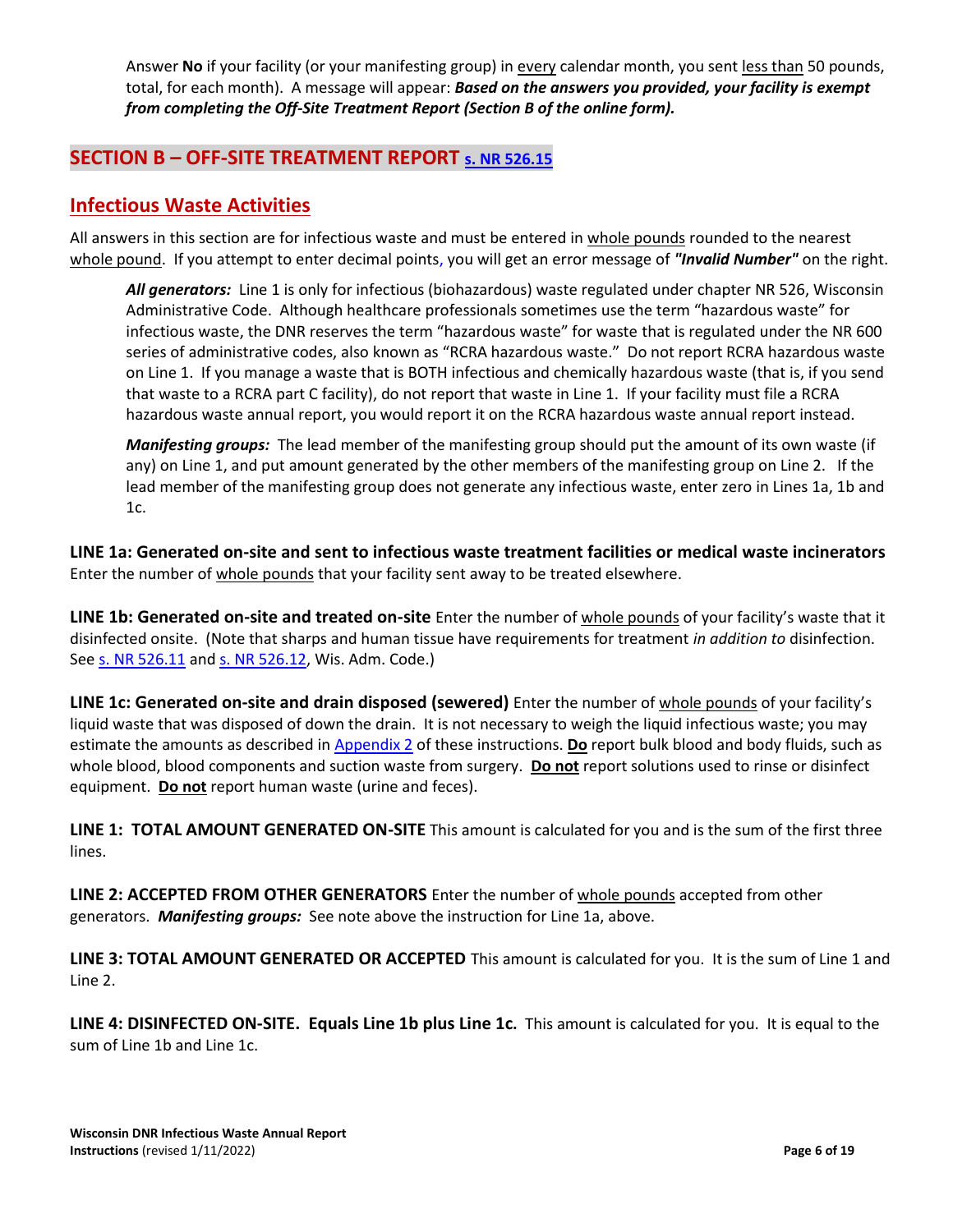**LINE 5: TOTAL SENT TO TREATMENT (infectious waste treatment plants or medical waste incinerators). Equals Line 3 minus Line 4.** The amount is calculated for you.

**Did you receive documentation (e.g., signed manifests or certificates of destruction) that all the waste in Line 5 was treated or incinerated? (Ignore differences due to rounding)** This question is intended to check how well treatment facilities are complying with manifesting requirements by returning complete documentation of destruction to generators. Compare the amount you reported sent to treatment (Line 5) to the amount on manifests or other documentation, such as a certification of waste treatment, that you received from your infectious waste vendor AFTER the waste was treated or incinerated.

If the documentation you received accounts for the destruction of the amount of waste you sent off site, answer **Yes.** If the documentation you received did not account for the destruction of the amount sent off site, answer **No.**

If you answer **No** to the above question, you must select at least one of the responses for why the amounts differ. For example, the treatment facility may not have returned documentation to you for all your waste shipments, or the weights the treatment facility recorded may have differed from your weights. If you select the **Other Reason/Explanation** response, you must provide a brief explanation of why your amounts differed. *Examples:* "The manifests recorded the number of boxes, not weights." "We weighed our waste before sending for treatment, and the manifested weights differed considerably from ours."

## **Off-Site Treatment Facilities**

**Please select all off-site treatment facilities where your infectious waste was treated (Check all that apply). They should be listed on certifications of waste treatment returned to you from your treatment facility or waste vendor. If the facility name is not shown, type the name, city and state of the in the "Other Treatment Facility" box.** The online form lists all licensed treatment facilities in Wisconsin for 2021. Check only the facilities which accepted your waste during the Reporting Year. Leave all others unchecked.

## **SECTION C QUALIFIER- Do NOT answer until Section B is complete!**

Only medical facilities (hospitals, nursing homes and clinics, including but not limited to dialysis, dental and veterinary clinics) will see the Section C Qualifier. Some medical facilities may be exempt from filing the Medical Waste Reduction Progress Report (Section C). You must answer the questions presented in the Section C Qualifiers to determine if you are required to complete Section C. Manifesting groups will only see these qualifiers if the facility that is filing the annual report is a medical facility that generates waste.

**During how many months of 2021 did you generate 50 pounds or more of medical waste per month? This is NOT an average.** *(Note, this is what you generated each month and not the amount you shipped offsite and not an average.)* If you select **Zero months**, a message will appear stating that you are exempt from Section C; if you select **One month**, you will get an additional question (below); and if you select **Two or more months,** you are not exempt from Section C, the following question will not appear and Section C will appear in your online form.

If your facility generated more than 50 pounds of waste in only **One Month**, you will be asked **Did you generate an average of more than 50 pounds of infectious waste per month? In other words, if your facility was open all year, did you generate less than 600 pounds during 2021?** You must answer **Yes** or **No**. If **Yes**, you are not exempt from Section C; Section C will appear in your form. If **No**, you are exempt from Section C; Section C will not appear.

If your facility was operating under its Tax ID number less than 12 months in the reporting year, you can interpret this question as asking: "Did your facility generate an average of more than 50 lb/mo during the months that it was operating during the reporting year?" You should answer **Yes** if your facility generated an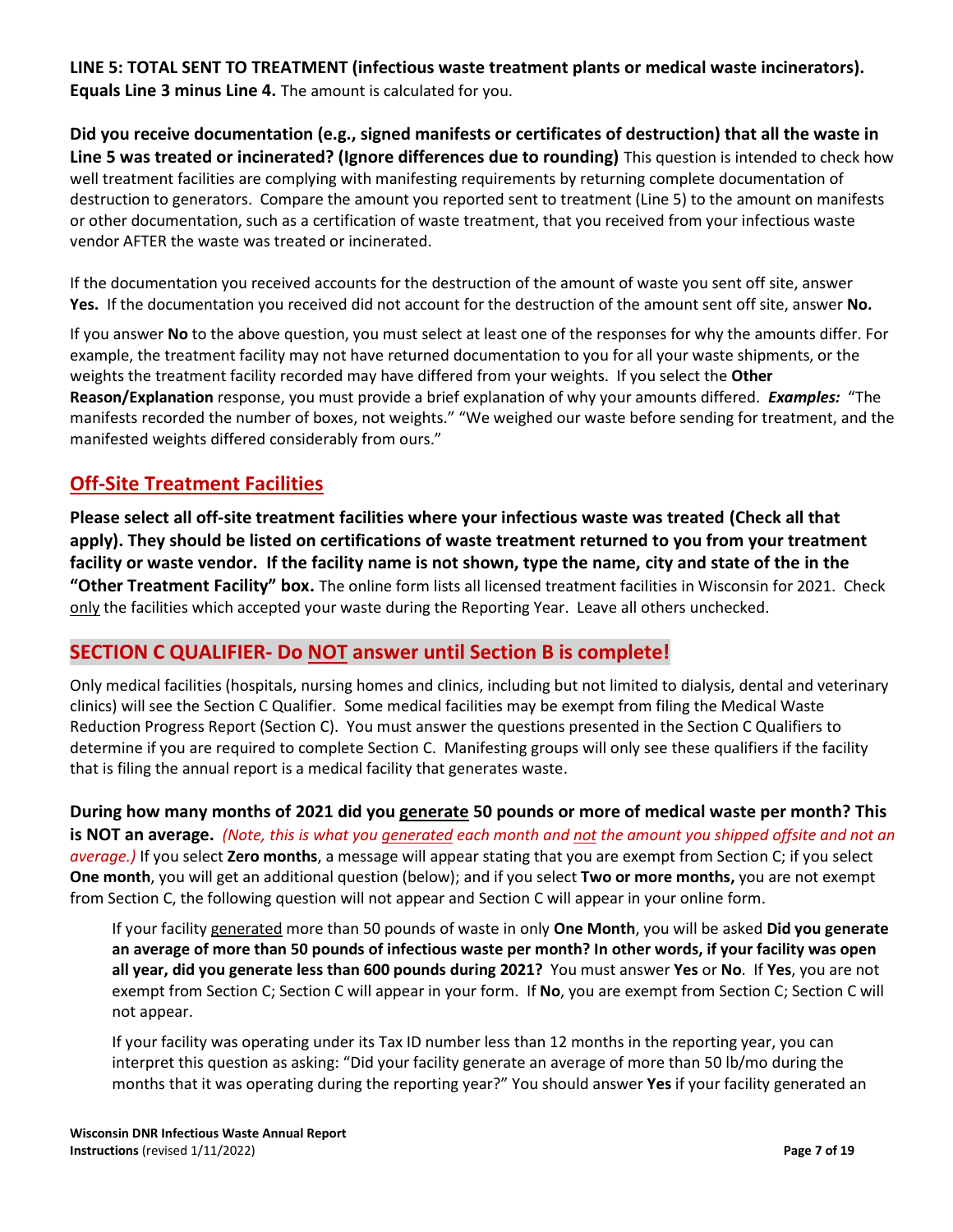average of 50 lb/mo or more while it was operating, and **No** if it averaged less than 50 lb/mo while it was operating.

## **SECTION C – MEDICAL WASTE REDUCTION PROGRESS REPORT [s. NR 526.21](http://docs.legis.wisconsin.gov/code/admin_code/nr/500/526/III/21)**

#### **Medical Waste Reduction Policy [s. NR 526.17](http://docs.legis.wisconsin.gov/code/admin_code/nr/500/526/III/17)**

**Has your facility adopted a Medical Waste Reduction Policy?** If your facility has adopted a Medical Waste Reduction Policy according to **[s. NR 526.17](http://docs.legis.wisconsin.gov/code/admin_code/nr/500/526/III/17)**, answer **Yes**. If your facility has not adopted a policy, answer **No**. If you filed an infectious waste annual report last year, your answers from last year will appear in these fields.

If the answer is **No**, the title and date fields do not appear. Go to the next question.

If the answer is **Yes**, the title and date fields are visible and you must answer them:

**Enter, edit or confirm the title of your current Medical Waste Reduction Policy.** Provide the name of your policy here. If the title is pre-filled and the title of the policy has changed, you may edit the title.

**Enter, edit or confirm the date of your current Medical Waste Reduction Policy. (MM/DD/YYYY)** Provide the date when you adopted your Medical Waste Reduction Policy *(Example*: 05/25/2021). If you do not remember the day, DD should be **"***01***."**

#### **Waste Audit [s. NR 526.18](http://docs.legis.wisconsin.gov/code/admin_code/nr/500/526/III/18)**

The Waste Audit section of the annual report begins with statements. Depending on what your facility reported in previous years, you will see one or two of the following messages:

EITHER this message:

*This facility's annual report for 2020 indicated that the facility had not conducted a Waste Audit in the past.*  If your facility has not reported on waste audits before, this message will appear.

OR these two sentences:

*This facility's annual report for 2020 indicated that the facility had conducted a Waste Audit in the past. The last reported Waste Audit date for this facility was MM/YYYY.* If your facility has reported on waste audits before, these messages will also appear. (Note: MM/YYYY will be the date your facility reported in the past.)

**Did you conduct a Waste Audit during 2021?** You must choose one of three possible answers.

- o **No, we did not do an audit** Choose this option if you did not do any waste audit activities during the Reporting Year. If you choose this option, the list of statements describing your facility's most recent waste audit will disappear from the online form. (To see the list of statements temporarily, you may change your answer to "Yes, we updated a previous audit," review the statements as entered in your previous year's annual report and revert your answer to No when done.)
- o **Yes, we updated a previous audit** Choose this option if, during the reporting year, your facility audited part of the facility or you updated an audit that was incomplete in a previous reporting year. If you choose this option, your previous answers are displayed, and you may edit them.
- o **Yes, we did an audit of the WHOLE facility** Choose this option if you have audited the WHOLE facility during the reporting year. If you choose this option, your answers from a previous year may be displayed and you should edit them. You will also be asked: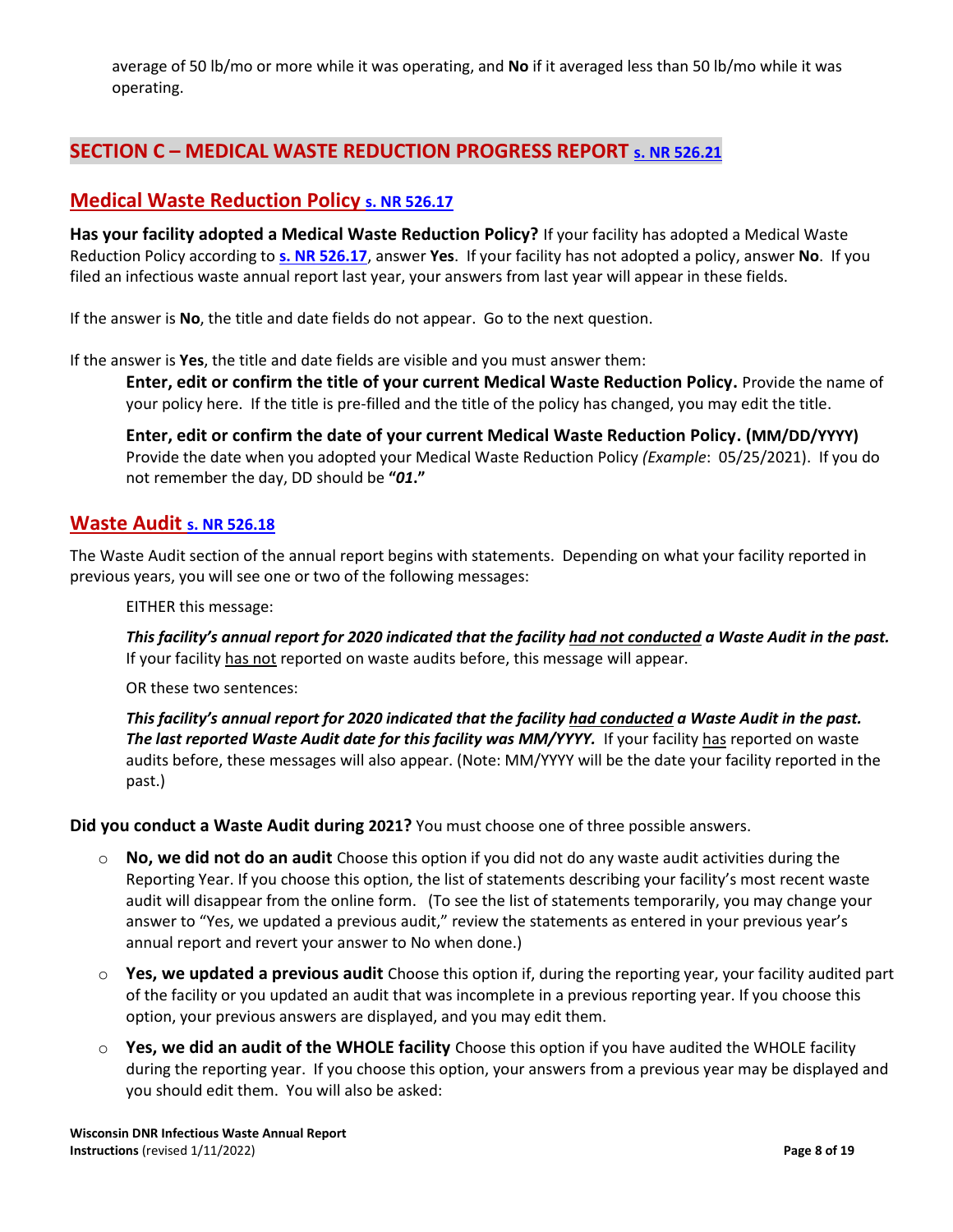**During what month in 2021 did you complete a Waste Audit on the WHOLE facility?** Enter the date when you completed your most recent Waste Audit, formatted as **MM/YYYY** (*Example 05/2021*). If you do not know the month, enter MM as "01". This date must be during the reporting year.

**Check ALL statements that apply. This facility's most recent Waste Audit addressed:** This statement and the grid below it only appear if you checked "Yes" above. The documentation of your latest Waste Audit should include all the items listed below. Check a statement only if your most recent Waste Audit actually documents that part of the audit in writing. If your most recent Waste Audit did **NOT** document a given part of the audit in writing, leave that item unchecked.

**SOURCE AREAS:** Identified all areas within the facility where solid waste (not just infectious waste) was generated. If your audit documented the source areas, **check** the **box**. If not, leave the **box unchecked (blank).**

**WASTE TYPES:** Identified the types of waste that were generated within each source area. If your audit documented your waste types, **check** the **box**. If not, leave the **box unchecked (blank).**

**QUANTITY OF MEDICAL WASTE:** Identified how much medical waste, in pounds, that the facility generated as a whole during the previous 12 months. If your audit documented the quantity of medical waste, **check** the **box**. If not, leave the **box unchecked (blank).**

**MEDICAL WASTE GENERATION RATE:** Included calculations of the rate at which the facility generated medical waste during the 12 months prior to the audit. If your waste audit documented the medical waste generation rate, **check** the **box**. If not, leave the **box unchecked (blank).**

**WASTE MANAGEMENT PRACTICES - PROCESS:** Described how medical waste was managed at the time of the audit, including how medical waste was collected, stored, transported and treated from the point of generation to the point of final disposal, including any medical waste discharged to a publicly-owned wastewater treatment system. If your waste audit documented how you manage waste, **check** the **box**. If not, leave the **box unchecked (blank).**

**WASTE MANAGEMENT PRACTICES - SOURCE SEPARATION:** Described how non-infectious waste was being prevented from being mixed with infectious waste at the time of the audit. If your waste audit documented how you keep wastes separate, **check** the **box**. If not, leave the **box unchecked (blank).**

**WASTE MANAGEMENT PRACTICES - MIXING:** Included any waste types that were mixed with or might have been mixed with infectious waste at the time of the audit. If your waste audit identified wastes that were --or might have been-- mixed with infectious waste, **check** the **box**. If not, leave the **box unchecked (blank).**

**Have any of the following changes in operation occurred since your facility completed its most recent Waste Audit? (Check ALL that apply)** The possible operational changes are:

**Our facility has significantly changed its services. Our facility has been remodeled significantly. Our facility has expanded. Our facility has changed IW Owners.** 

If none of the listed changes have occurred since the most recent COMPLETE Waste Audit on the WHOLE facility, leave all boxes unchecked (blank).

If any of the changes listed have occurred since the most recent COMPLETE Waste Audit on the WHOLE facility, check the boxes that apply to your situation. Per ch. NR 526, a medical facility must do a waste audit on the WHOLE facility at least every 5 years or when the facility significantly changes its services, when it remodels or when it expands. Also, when a facility changes owner, the new owner must also complete a new waste audit because there may be a significant change in solid waste characteristics or the amounts of solid waste, even if it has been less than 5 years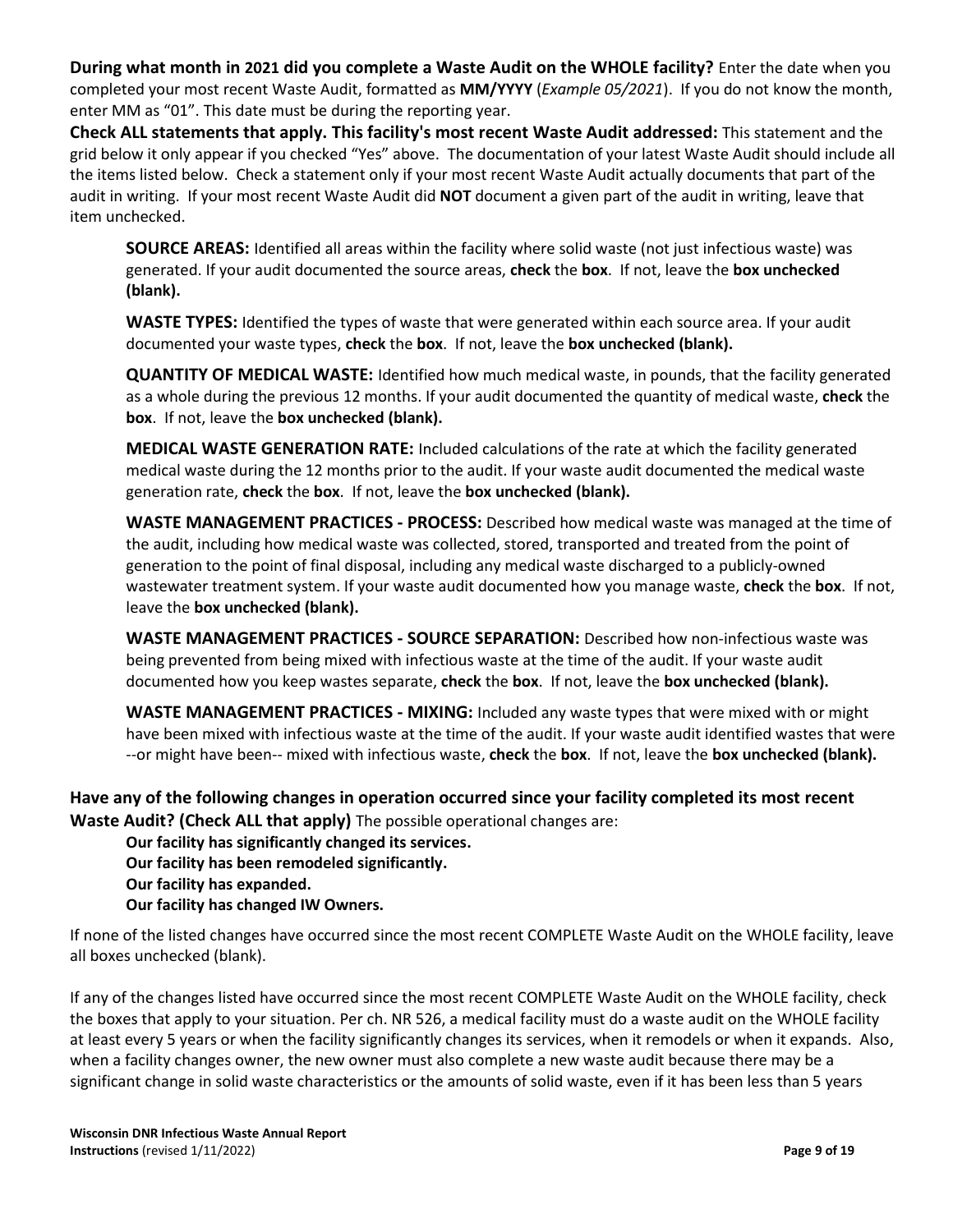since the last audit.

When operations change in the ways listed, your facility should do a new waste audit during that reporting year and include its results in its Medical Waste Reduction Plan. If the audit is not done right away, the annual report for that reporting year will list the audit as a planning activity to be completed during the next reporting year.

Many people wonder when the trigger for a new audit occurs. Here is what you need to know, and some examples:

- The calendar year in which you audit your whole facility counts as Year 1 of the audit cycle.
- In a later year, if you do a partial audit or update the audit documentation, that does not reset the clock to Year 1. Only doing a complete audit resets the clock to Year 1.
- In the annual report form for Audit year 5, the form's certification statements will list doing a Waste audit as a planning activity during year 6, if you have not done one already.
- Any applicable facility changes will wipe out the year 1 date, and the report will behave as if it has been 5 or more years since the last audit. Your facility should have done a NEW whole-facility audit during the reporting year. If you didn't do an audit during the reporting year, your annual report for that year will list the audit as a planning activity to be done during the next reporting year.

#### **Medical Waste Reduction Plan [s. NR 526.19](http://docs.legis.wisconsin.gov/code/admin_code/nr/500/526/III/19)**

#### **To verify that your Medical Waste Reduction Plan is current, you must periodically submit a summary of the plan and annually describe how you are implementing it.**

The Medical Waste Reduction Plan section of the annual report begins with statements. Depending on what your facility reported in previous years, you will see one or more of the following messages:

#### EITHER this one

*According to our records, in 2020, you indicated that your facility had not adopted a Medical Waste Reduction Plan.* If your facility has not reported about a medical waste reduction plan before, this message will appear.

OR these three:

## *According to our records, in 2020, you indicated that your facility had adopted a Medical Waste Reduction Plan.*

#### *The last reported Medical Waste Reduction Plan title was [your title].*

*The last reported Medical Waste Reduction Plan adopted date {date MM/YYYY}.* If your facility has reported on a medical waste reduction plan before, these messages will appear. (Note: MM/YYYY will be the date you reported in the past.)

**Choose the statement that best describes your planning activities during 2021:** You must choose one of three possible answers.

o **We did NOT change our plan** Choose this option if you did not change your plan during the Reporting Year. If you choose this option, the objectives grids under the goals (below) will disappear from the online form. (To see the objective grids temporarily, you may change your answer to "was Modified," review the objectives grids as entered in your previous year's report, and revert your answer to "stayed the Same" when done.) Under the Goals and Objectives section below, only the Reporting Year's "Report on Progress" questions will appear.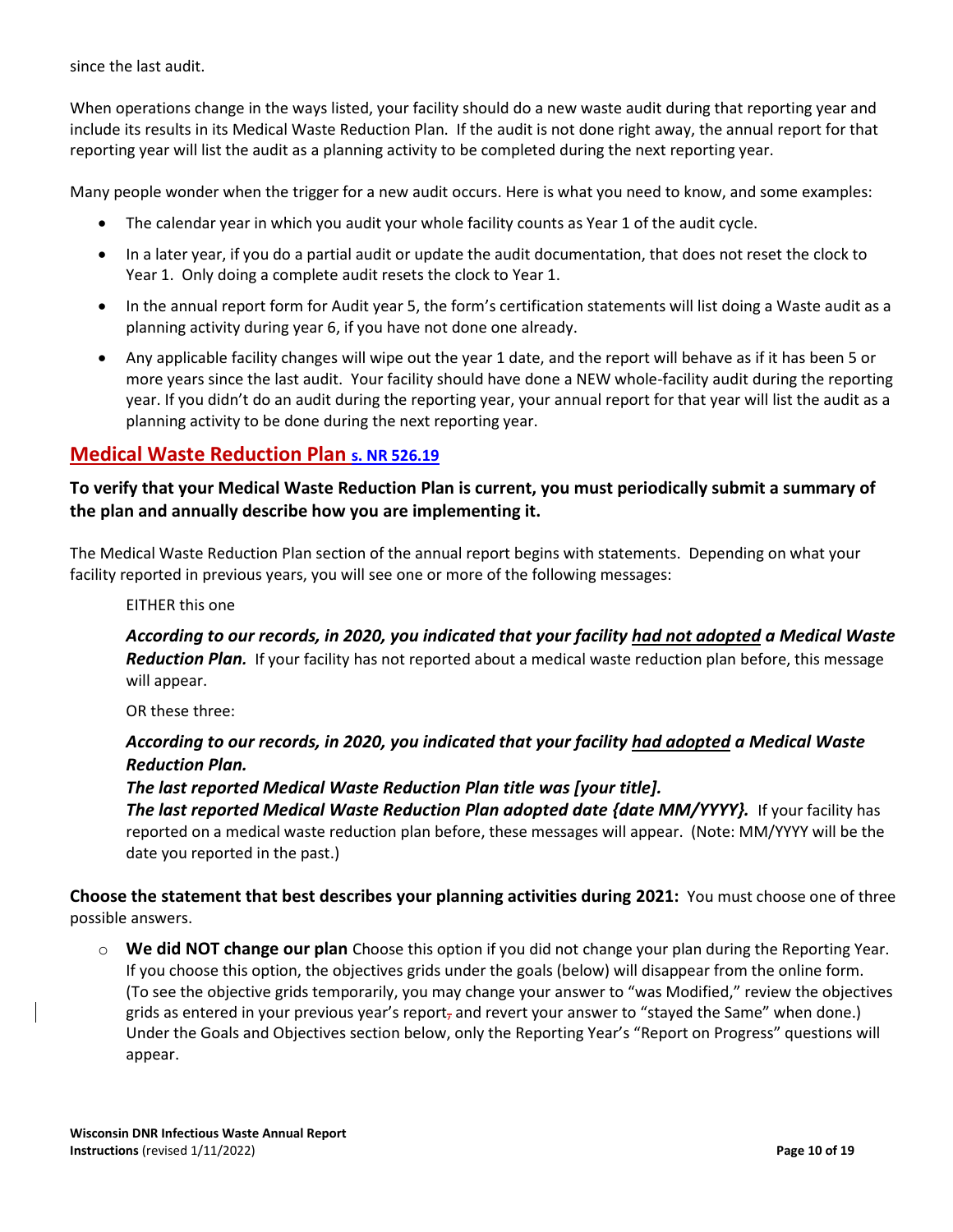- o **We modified a part of our plan** Choose this option if, during the Reporting Year, your facility updated a part of the plan or you completed items that were incomplete in previous years. If you choose this option, your previous year's answers in the objective grids are displayed and you may edit them. The Reporting Year's "Report on Progress" questions also appear
- o **We adopted a whole new plan** Choose this option if you adopted a plan or replaced your plan during the Reporting Year. If you choose this option, your previous year's answers in the objective grids are displayed and you may edit them. The Reporting Year's "Report on Progress" questions also appear.
- o **We do NOT have a plan** Choose this option if your facility does not have a plan.

If you adopted a new plan, you will be asked to:

#### **Enter the title of the Medical Waste Reduction Plan adopted in 2021**

**Enter the date of your Medical Waste Reduction Plan adopted in 2021** Enter the date when you completed your most recent Medical Waste Reduction Plan formatted as M**M/DD/YYYY** (*Example:* 02/07/2021). If you do not know the month or day, enter mm or day as "01". This date must be during the Reporting Year.

## **Executive Summary and Description of Progress ([ss. NR 526.20 and .21\)](http://docs.legis.wisconsin.gov/code/admin_code/nr/500/526/III/20)**

Your executive summary does all of the following:

- Calculates your medical waste generation rate for the reporting year.
- Compares this year's rate to your previous year's rate and to your target rate.
- Describes the benefits and challenges you had with reducing medical waste.
- Describes your medical waste reduction plan's objectives under each of five required goals.
- Describes how you implemented your plan or otherwise met the goals during the reporting year.

#### **Medical Waste Generation Rate**

The medical waste generation rate is a number you can use to track your progress in reducing medical waste through time. (The rate is only marginally useful for comparing a facility with other facilities, even those with similar procedures, due to a larger number of variables at play.) The formulas are in s. NR 526.21(1).

The formula used for calculating the medical waste generation rate varies with the type of facility.

#### **Calculation for Hospitals, Surgical Centers and Nursing Homes**

If you selected **Hospital or surgical center\*** or **Nursing home** as the generator type that generated the most infectious waste, you will see this section. If you selected any other generator type, you will see a similar section for that generator type instead. \*See definition of "hospital" on page 2.

**Infectious Waste Generated On-Site (from Section B Line 1)** If you are not exempt from Section B, the amount you entered in Line 1 of Section B is re-displayed here. You cannot edit this field.

**Infectious Waste Generated On-Site (input required if exempt from Section B)** If you are exempt from Section B, you will need to enter the amount of Infectious Waste generated on-site in whole pounds here. Include the estimated weight of liquid infectious waste sent down the drain, as explained in [Appendix 2](#page-18-0) of these instructions.

**Number of patient days\*\* in 2021** Your Medical Waste Generation Date calculation requires you to provide the number of patient days in your facility during the Reporting Year. *"Patient Day"* means "a period of service between the census-taking hours on two successive calendar days, including in-patient census and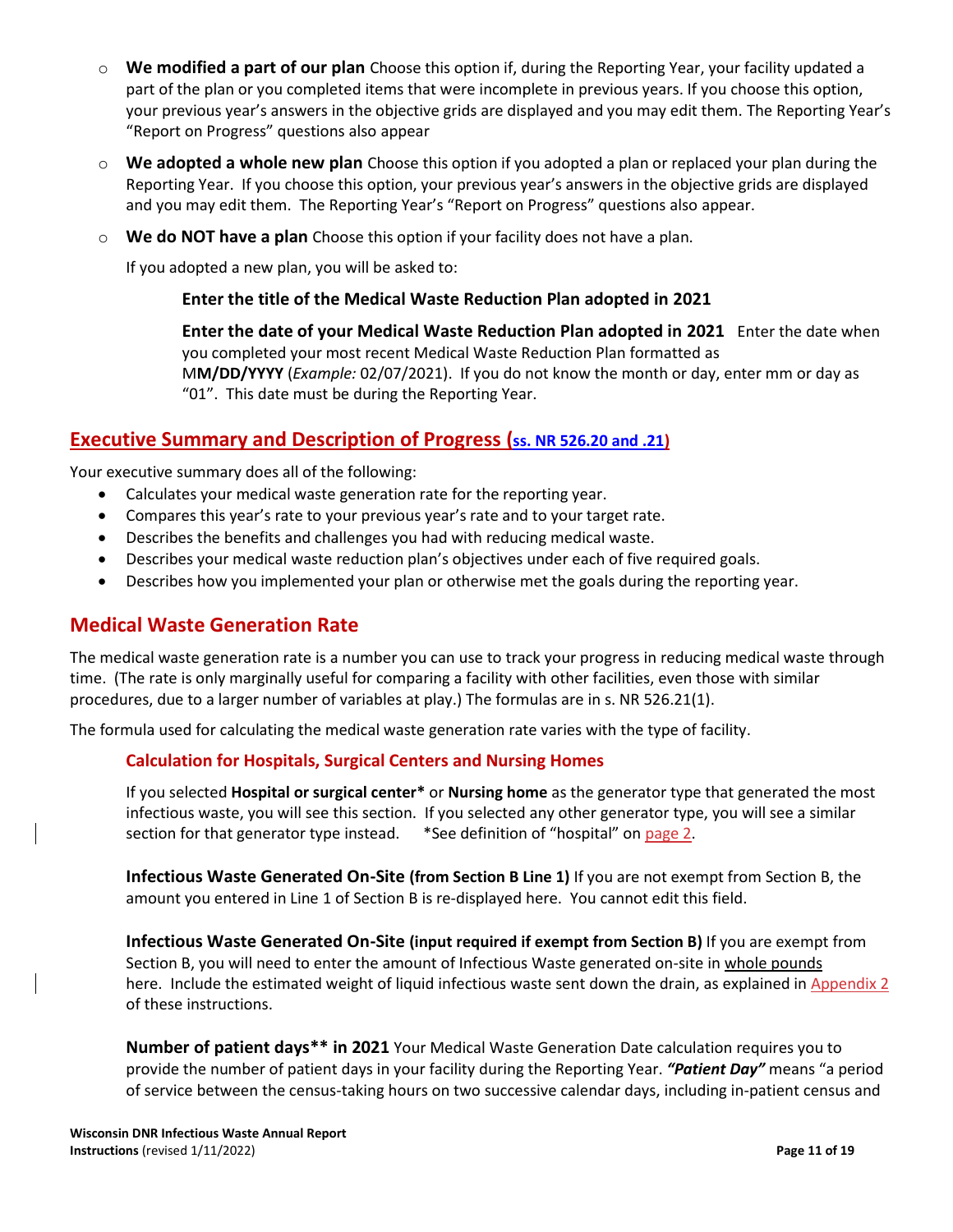out-patient surgical days" [Defined in s. NR 500.03(167)]. You may either add up the 12 monthly censuses (as reported to Department of Health Services) or add up the daily censuses for the year. Do not report the daily average census. Do not report "adjusted patient days," which is used for financial purposes and has little meaning here. Include: Total daily census and outpatient *surgical* days. Exclude: Healthy newborns and emergency room visits, non-surgical outpatient visits, observation patients (less than 24 hours), and outpatient lab and x-ray visits.

\*\* Surgery centers and surgical hospitals may report the number of cases instead of patient days because the vast majority of patients do not stay overnight. To say this another way, the number of cases in ambulatory surgery facilities is essentially equivalent to "patient days" in regular hospitals.

**Medical Waste Generation Rate for 2021, in pounds per patient-day** This amount is calculated and displayed for you from the amounts entered for generated on-site divided by number of patient days. You cannot edit this field.

**NOTE:** In some cases, the calculated medical waste generation rate is greater than 7.0, and an error message will appear. A rate of 7 pounds per patient day is considered a high rate. Usually, a facility with such a high rate has not included its outpatient surgical days as instructed. Or, the facility may generate a lot of dialysis waste that is not figured into the formula in the online form. You must explain why your rate is so high in the next question (**Medical Waste Generation Rate Comparisons**), where you compare your rate this year with your rate last year.

#### **Calculation for Physician, Dental or Veterinarian Offices or Clinics**

If you selected a **Physician office or clinic, Dental office or clinic, or Veterinarian office or clinic** as the generator type that generated the most infectious waste, you will see this section. If you selected any other generator type, you will see a similar section for that generator type instead.

**Infectious Waste Generated On-Site (if your facility IS NOT exempt from Section B)** If you are not exempt from Section B, this is the amount you entered in Line 1 of Section B which is displayed here. You cannot edit this field.

**Infectious Waste Generated On-Site (if your facility IS exempt from Section B)** If you are exempt from Section B, you will need to enter the amount of Infectious Waste generated on-site in whole pounds here. Include the estimated weight of liquid infectious waste sent down the drain (see [Appendix 2](#page-18-0) of these instructions for suggestions about estimating the amounts of liquid infectious waste).

**Number of treatment areas in 2021** Your Medical Waste Generation Date calculation requires you to provide the number of treatment areas at your facility in the Reporting Year.

*"Treatment Area"* means "a room or area in a hospital or clinic the primary use of which is to provide emergency care, diagnosis or radiological treatment; an obstetrics delivery room in a hospital, other than a patient's room; or a room or area in a hospital clinic or nursing home, identified by the department by rule, in which infectious waste is generated" [s. 289.08(7)(c)1.e., Stats.]. Include the laboratory, if any.

**Number of calendar days in 2021** This field is calculated for you and is equal to the number of days you operated in the reporting year. If you operated at this location for the whole year, it will be 365. If you operated at this location for only part of the reporting year, this number is calculated from the start (first) date at this location to the end (last) date at this location during the Reporting Year, as reported in Section A. You cannot edit this field.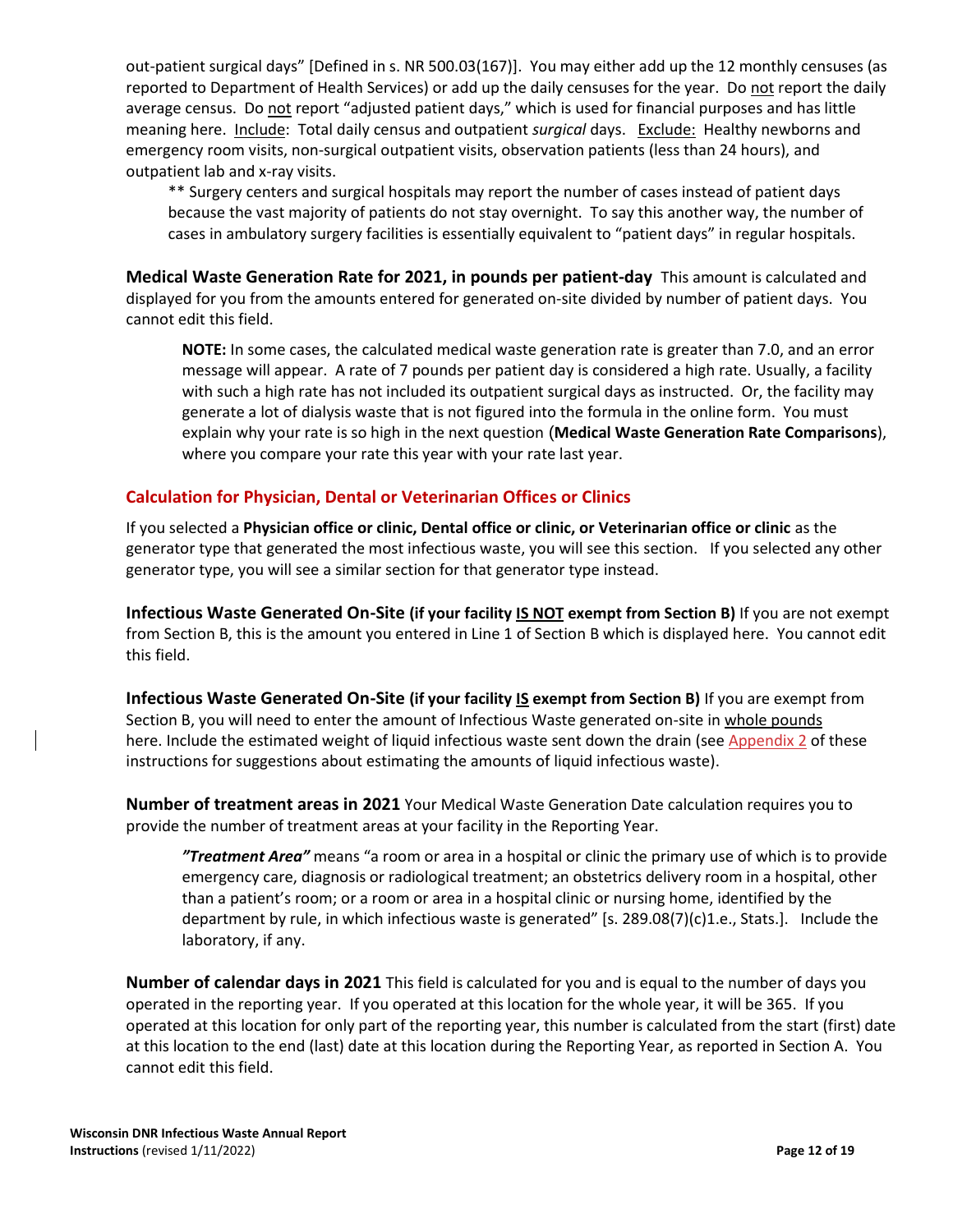**Medical Waste Generation Rate for 2021, in pounds per treatment area per day** This amount is calculated and displayed for you from the amounts entered for what was generated on-site divided by number of treatment areas and by 365 (the number of calendar days in the year). You cannot edit this field.

#### **Calculation for Dialysis Clinics**

If you selected **Dialysis clinic** as the generator type that generated the most infectious waste, you will see this section. If you selected any other generator type, you will see a similar section for that generator type instead.

**Infectious Waste Generated On-Site (if your facility IS NOT exempt from Section B)** If you are not exempt from Section B, this is the amount you entered in Line 1 of Section B and is displayed here. You cannot edit this field.

**Infectious Waste Generated On-Site (if your facility IS exempt from Section B)** If you are exempt from Section B, you will need to enter the amount of Infectious Waste generated on-site in whole pounds here. Include the estimated weight of liquid infectious waste sent down the drain (se[e Appendix 2](#page-18-0) for instructions about estimating the amounts of liquid infectious waste).

**Number of dialysis treatments in 2021** Your Medical Waste Generation Date calculation requires you to provide the total number of "*Dialysis Treatments"* your facility provided in the Reporting Year.

**Medical Waste Generation Rate for 2021, in pounds per dialysis treatment** This amount is calculated and displayed for you from the amounts entered for generated on-site divided by number of dialysis treatments. You cannot edit this field.

## **Medical Waste Generation Rate - Comparisons**

**Enter the medical waste generation rate for your facility for last year. If you did not report last year, enter a zero** If this number is not already entered for you, enter the Medical Waste Generation Rate your facility reported on the previous year's report. If your facility did not report in the previous Reporting Year, enter a zero.

**Compare your 2021 rate to your 2020 rate. Describe any changes. Why do you think the rate went up or down this year? If the change is due to increased amounts of non-infectious waste being mixed with infectious waste, how will you address this in the next year?** If you did not report in the previous reporting year, leave this question blank.

**Note for hospitals only** If you changed the way you calculated your patient days for this reporting year, you must recalculate the previous year's patient days and medical waste generation rate, too. In this question, describe how you changed the calculation. Then state the 'new' previous year's rate, compare it with this reporting year's rate and answer the question, above. You may need to adjust your target rate, as well.

**What is the target medical waste generation rate in your current plan? If your plan does not have a target rate, enter a zero.**

**If your facility generated more than its target rate, what will you do in the next year to lower its medical waste generation rate? If you did not have a target rate, you should leave this question blank.**

## **Benefits and Challenges with Reducing Medical Waste**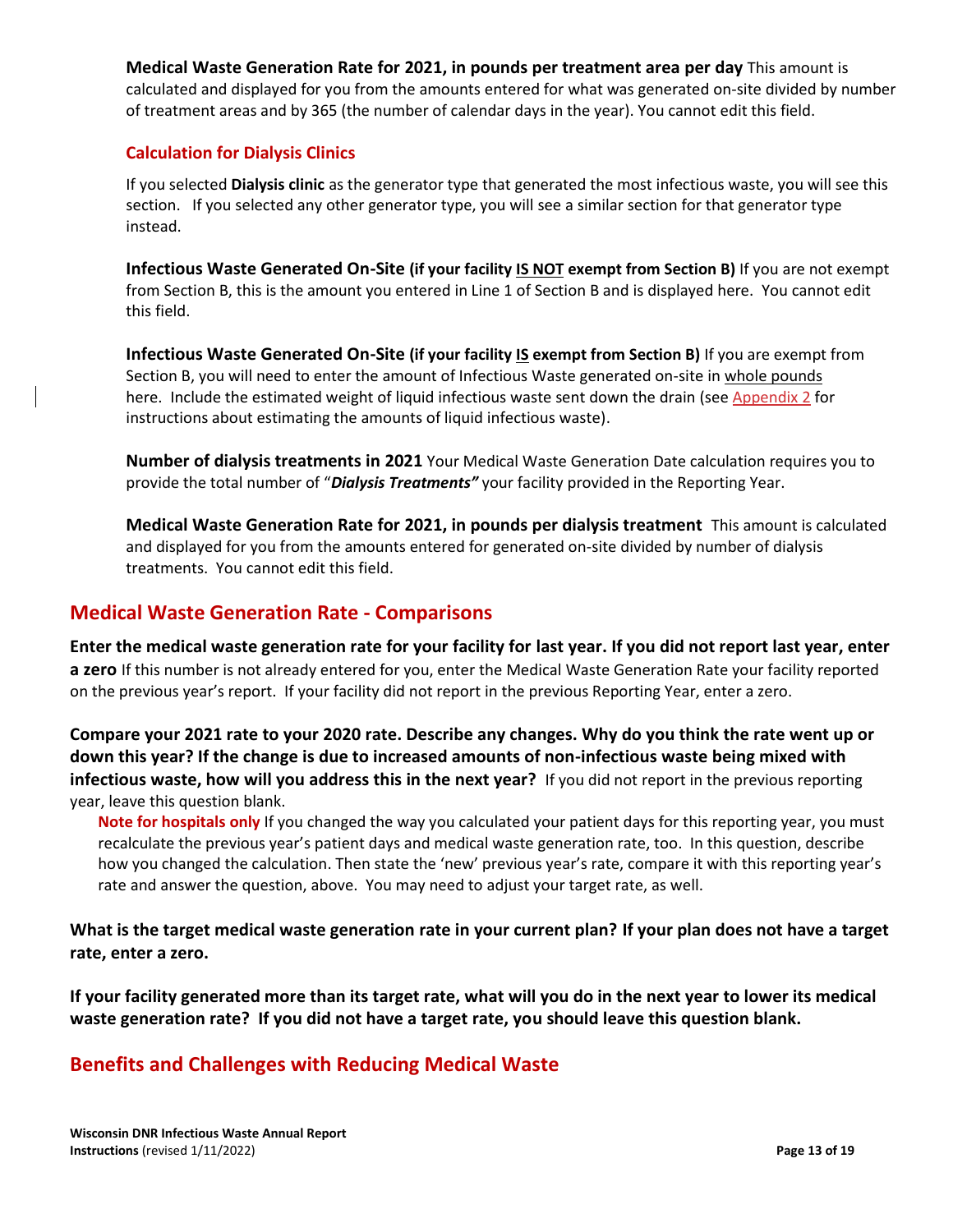If your facility is doing Section C, you must answer the Report on Progress questions, even if the facility does not have a Medical Waste Reduction Plan yet.

**2021 Report on Progress: What benefits did your facility gain by reducing waste in 2021?** Briefly describe the benefits your facility experienced by reducing waste during the reporting year. Benefits may be quantifiable (as in specific cost savings) or intangible (such as greater employee or patient satisfaction).

**2021 Report on Progress: What challenges did your facility face while implementing your plan or while reducing medical waste in 2021? How did you address them?** Describe the challenges your facility faced during the reporting year and how your facility addressed them.

## **Goals and Objectives**

To verify that your Medical Waste Reduction Plan is current, you must periodically submit a summary of the plan and annually describe how you are implementing it. The online form asks a series of questions about your plan and how you implemented it during the Reporting Year. Previously-reported answers will appear below. If your plan is less than 5 years old, you may either update the answers or leave them as they are. If your plan is 5 or more years old or if you have updated your plan this year, you must update the answers.

**GOAL 1: Preventing the Mixing of Non-Infectious Waste with Infectious Waste GOAL 2: Reducing Wastes by Changing Practices and Reusing Items GOAL 3: Evaluating Alternatives to Disposables GOAL 4: Education and Training GOAL 5: Monitoring and Assessment**

## **VALIDATING, CERTIFYING, SUBMITTING AND COMPLETING THE ANNUAL REPORT**

## **If you are exempt from filing the annual report:**

Based on the answers you provided, your facility may be exempt from completing both the Off-Site Treatment Report and the Medical Waste Reduction Progress Report. Even though s. [NR 526.15](http://docs.legis.wisconsin.gov/code/admin_code/nr/500/526/II/15) exempts your facility from filing an annual report, we would like you to indicate your exempt status each year.

#### **If your facility is exempt this year, follow these steps to notify the DNR:**

- **1.** Review your form to ensure you have answered all the questions. Fix any items where there are red messages or where boxes are outlined in red. Save your report.
- **2.** Enter your name in the text box at the end of the page to certify the report.
- **3.** Click on the **Validate** button at the top of the screen. The validation process may take a while, so please be patient. The validation process will end with one of two small windows. If the small window states "*The report is valid,"* the validation was successful. You may go to Step 4. If the small window states *"Report Validation-Items need attention,"* click **Close,** fix the errors and Validate again.
- **4.** Click on the **Submit** button to complete the process of notifying the DNR of your exempt status for the reporting year. You will receive an email from [DNRMedicalWaste@wisconsin.gov](mailto:DNRMedicalWaste@wisconsin.gov) confirming that your notification has been received.

## **If you must file the annual report:**

**If your facility is not exempt from filing the report, follow these steps to validate and submit the online form:**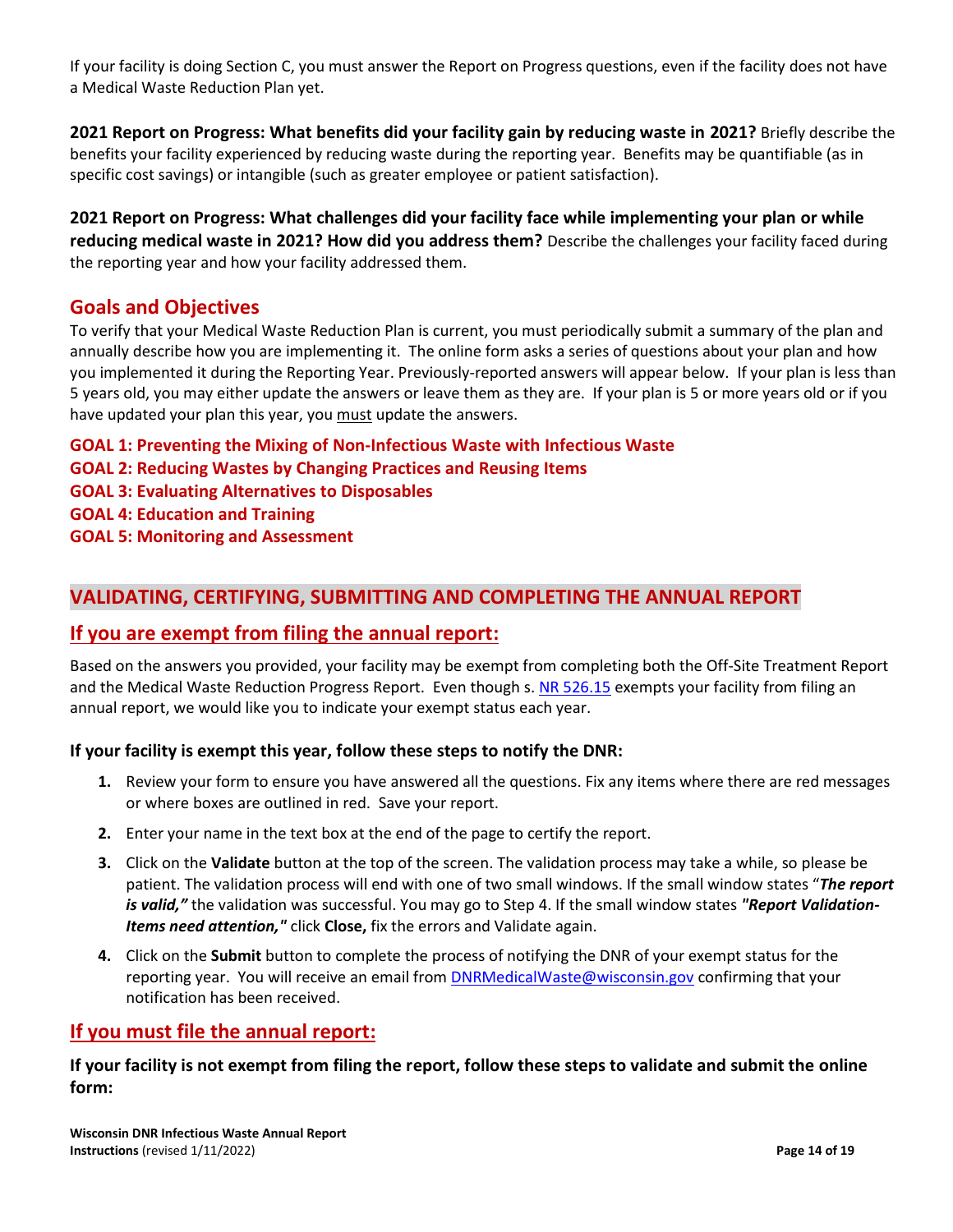- **1. Save your data**.
- **2. Review the form**. Fix any items where there are red messages or where boxes are outlined in red.
- **3. Enter your name** in the text box at the end of the page to certify the report.
- **4.** Click on the **Validate** button at the top of the screen. The validation process may take a while, so please be patient. The validation process will end with one of two small windows. If the small window states "*The report is valid,"* the validation was successful. You may go to Step 4. If the small window states *"Report Validation-Items need attention,"* click **Close,** fix the errors, and Validate again.
- **5.** Click on the **Submit** button to complete the process of notifying the DNR of your exempt status for the reporting year. You will receive an email from [DNRMedicalWaste@wisconsin.gov](mailto:DNRMedicalWaste@wisconsin.gov) confirming that your notification has been received.

## **Filing (completing) the Infectious Waste Annual Report**

The complete Infectious Waste Annual Report consists of two parts: the online form and the filing fee.

#### **Step 1: Submit the online form**

After submitting your report, you will be returned to the Report List screen where you can save or print a PDF of your annual report (including the invoice) and/or pay the filing fee electronically.

#### **To save or print your report and invoice anytime:**

Log into the reporting system by following the Login Tutorial. On the Report List Screen, there are instructions for printing the report.

The filing fee invoice is attached to the end of your report.

#### **Step 2: Send in the filing fee payment** and late fee (if any).

Immediately after you submit the online form, your facility's Billing Contact should receive a Billing Notice email with a DNR invoice attached. If you can't find the invoice email, the invoice is also attached to the printable version of your annual report. (See text box, above, for instructions on viewing and printing the report and invoice.)

#### **You may pay by check or by electronic payment (E-Pay), as follows:**

#### **BY CHECK**:

Send your payment and invoice stub to the DNR in **Milwaukee** as directed on the invoice. If you pay by check, **you must include the invoice stub with your check for proper processing**. If you do not send in the invoice, your payment may be put into "pending" status that could result your facility being charged a late fee. Mail the check and invoice to the address shown on the form. (Wisconsin DNR - Environmental Fees, PO Box 78816, Milwaukee, WI 53278-0816)

Please note, if your check arrives without a copy of your invoice, the receiving bank will not credit your payment to your account, and it will appear to DNR that your invoice is still unpaid. Do not write the invoice number on your check unless you ALSO send a copy of the invoice.

#### **BY ELECTRONIC PAYMENT:**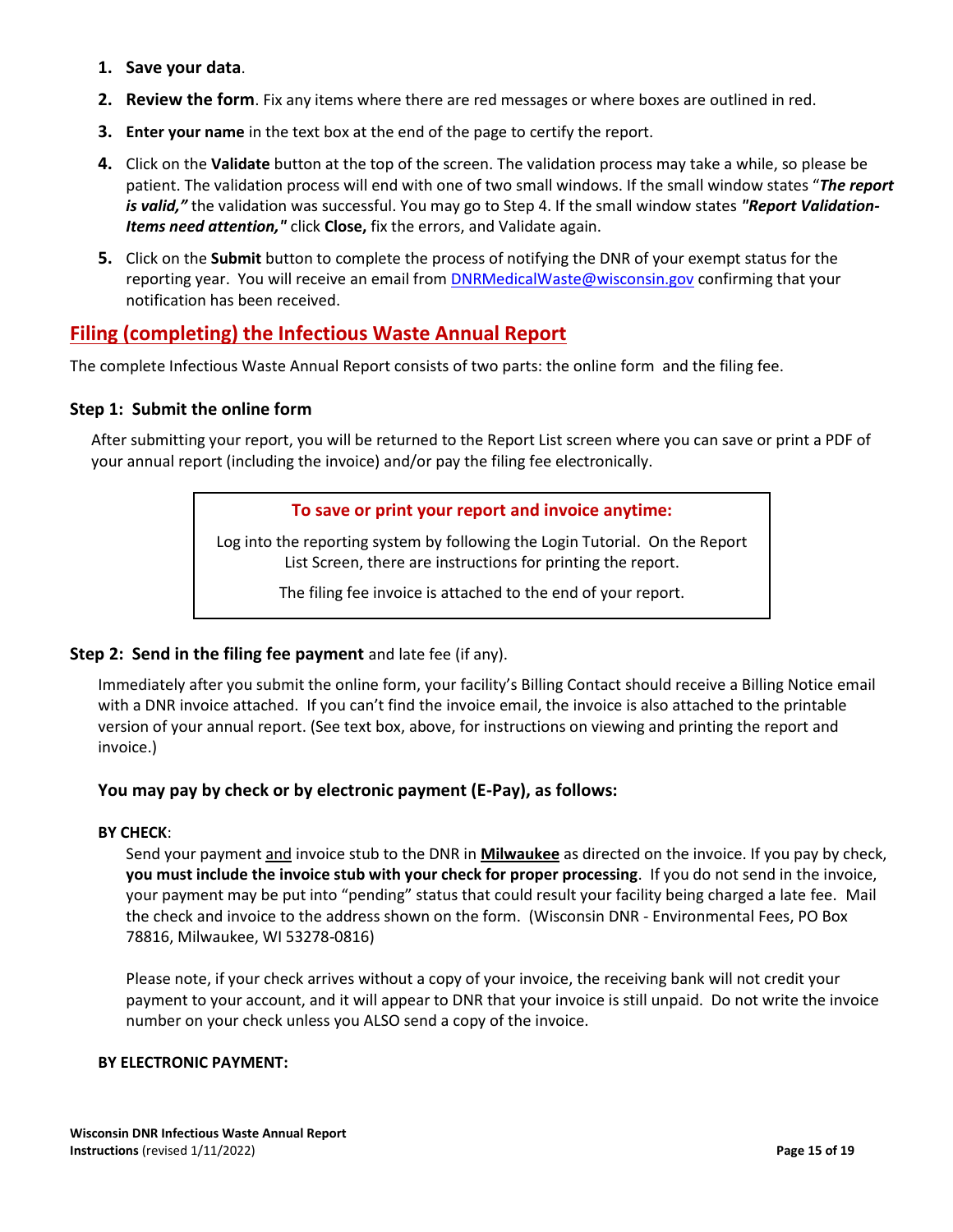You may pay electronically by E-check, by electronic fund transfer (also known as EFT or ACH) or by credit card. Credit card users will be charged an extra 2.5% to cover the credit card company's fee. **You can access E-Pay on the internet at** <http://dnr.wi.gov/epay/> OR, **you can access E-Pay from the Report List screen** by following the Login instructions on page 1 of these instructions. Click on the reporting year for which you are paying. Wait for the row to turn blue. Then click on "Make Payment" to reach the E-pay web page.

<span id="page-15-0"></span>When the DNR has received your online form and has credited your filing fee to your account, your annual report is complete. **Congratulations!**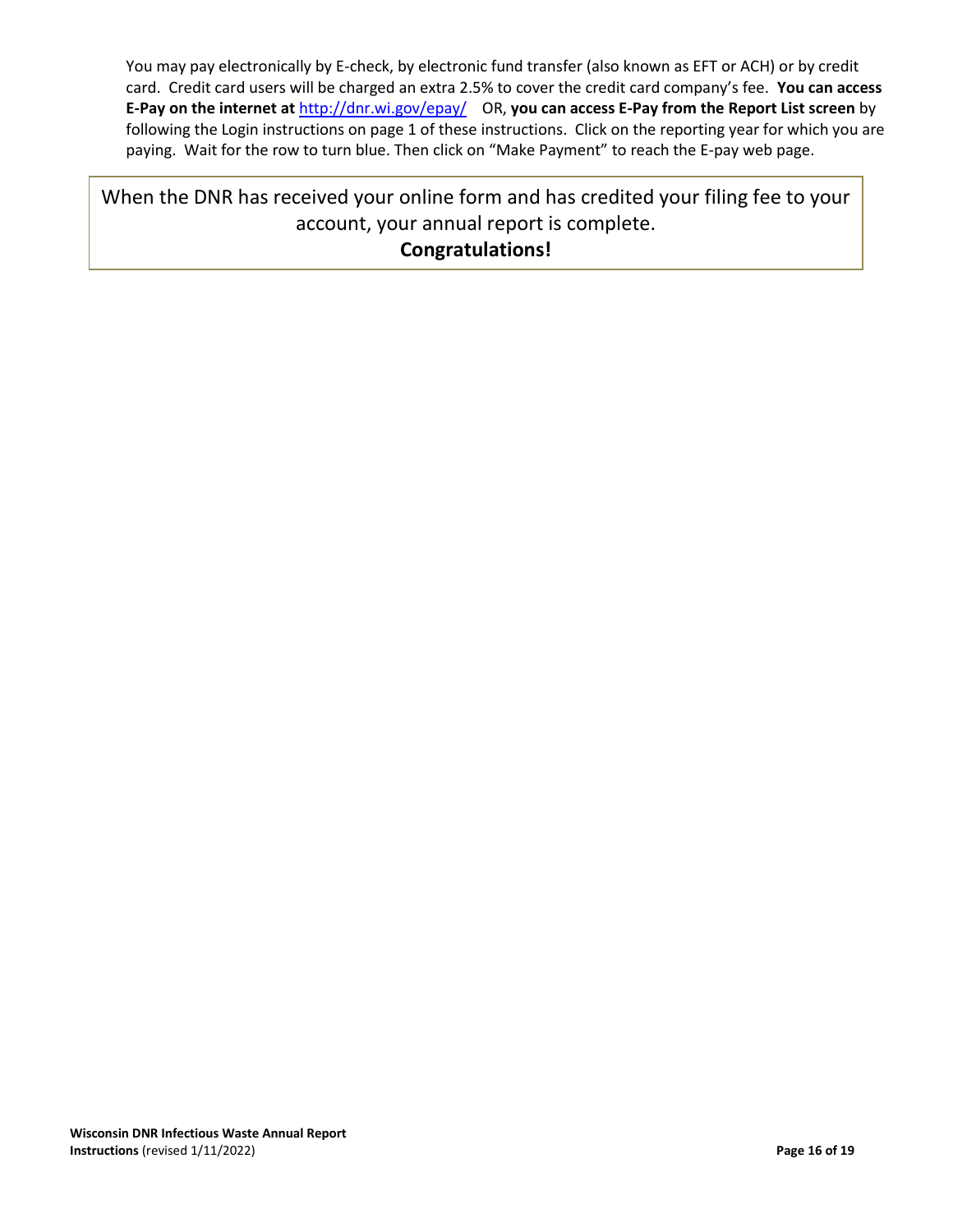## **APPENDIX 1 Annual Reporting for Manifesting Groups**

## **What is a manifesting group?**

A **"manifesting group"** is *two or more infectious waste generators*, all in the *same physical location*, who *manifest their waste together as a group* to a treatment facility.

If you are unsure about whether your group is a "manifesting group" or not, see *Infectious waste generators, owners and manifesting groups* (DNR Publication WA1819) available at: <http://dnr.wi.gov/files/PDF/pubs/wa/wa1819.pdf>

## **Instructions for the person reporting on behalf of a manifesting group:**

If you know you are in a manifesting group, here is a condensed set of instructions for filing the infectious waste annual report for your manifesting group:

- 1. In Section A of the annual report online form, choose the generator types of your facility and generators who have the same IW Owner as your facility. If your facility does not *generate* any infectious waste itself (that is, if all you do is manage the waste created by others), check "Other".
- 2. In the Section B Qualifiers, affirm that you are reporting on behalf of the group.
- 3. In Section B, fill out the questions in Lines 1 through 5. As the lead facility, you will put the amount of your own infectious waste on Line 1a, 1b, and or 1c. If you did not generate any infectious waste (e.g., you are a building manager not a healthcare provider), enter zero in the Line 1 questions. Put the rest of the waste manifested by the group on Line 2.
- 4. The Section C Qualifiers and Section C will appear if your generator type is a "hospital," "clinic" or "nursing home." Section C and its qualifiers will be hidden from you if you checked "Other" for your type of generator.
- 5. Fill out Section D to certify and submit the online form on behalf of all the members of the manifesting group. You will receive an invoice by email immediately after submitting the report. If you do not receive it, first check your spam or trash folder, then contact the DNR.
- 6. Send the invoice and one filing fee on behalf of the whole manifesting group, as instructed on the invoice.

## **Instructions for the other manifesting group members and recordkeeping:**

**1. Keep records of the amounts of infectious waste your facility sent offsite for treatment**. Keep them for at least five years if you are a clinic, hospital or nursing home, or three years if any other type of generator. You must have your own records; the manifest for the group is not enough.

**2. Determine whether or not you are exempt from filing the Medical Waste Reduction Progress Report** (Section C of the online infectious waste annual report form). You can find out by filling out the Infectious Waste Annual Report Exemption Worksheet (WA-1801), which is available here: <http://dnr.wi.gov/files/pdf/pubs/wa/wa1801.pdf>Keep your exemption worksheet with the records of the amounts of infectious waste you sent offsite for treatment.

- **3. Determine which of the following three situations applies to you, and follow the instructions:** 
	- 1) *You are exempt from Section C of the annual report AND have never filed an infectious waste annual report with the DNR before.* No further action is needed.

OR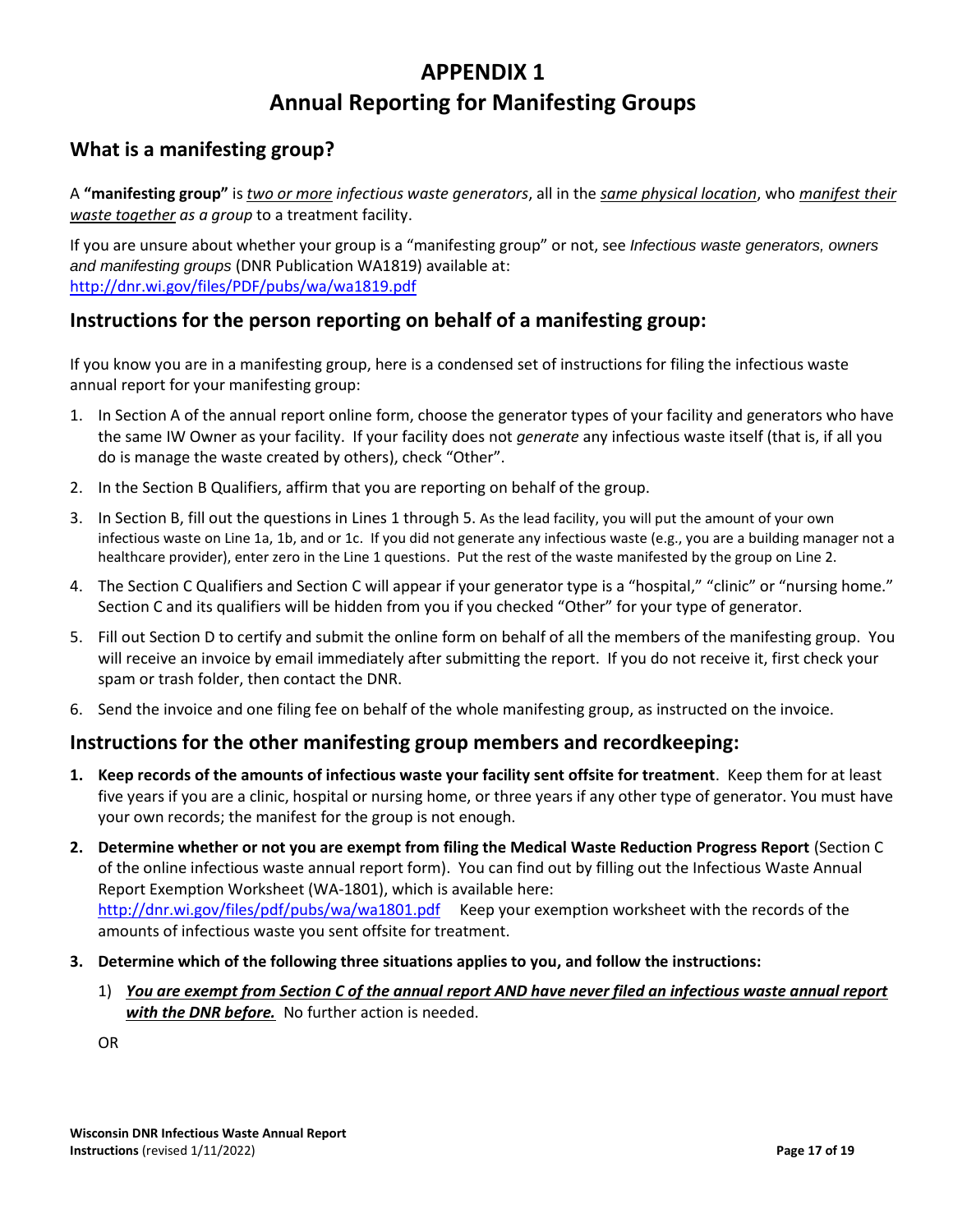- 2) *You are exempt from Section C of the annual report AND have filed an infectious waste annual report with the DNR in a previous year.* Please notify the DNR of your exempt status in order to update records at DNRMedicalWaste@wisconsin.gov.
- OR
- 3) *You must file Section C of the annual report.* You must file your own infectious waste annual report for Section C. Instructions for filing annual reports are on the Infectious Waste Annual Report Web page, [http://dnr.wi.gov/topic/healthwaste/iwreport.html.](http://dnr.wi.gov/topic/healthwaste/iwreport.html)